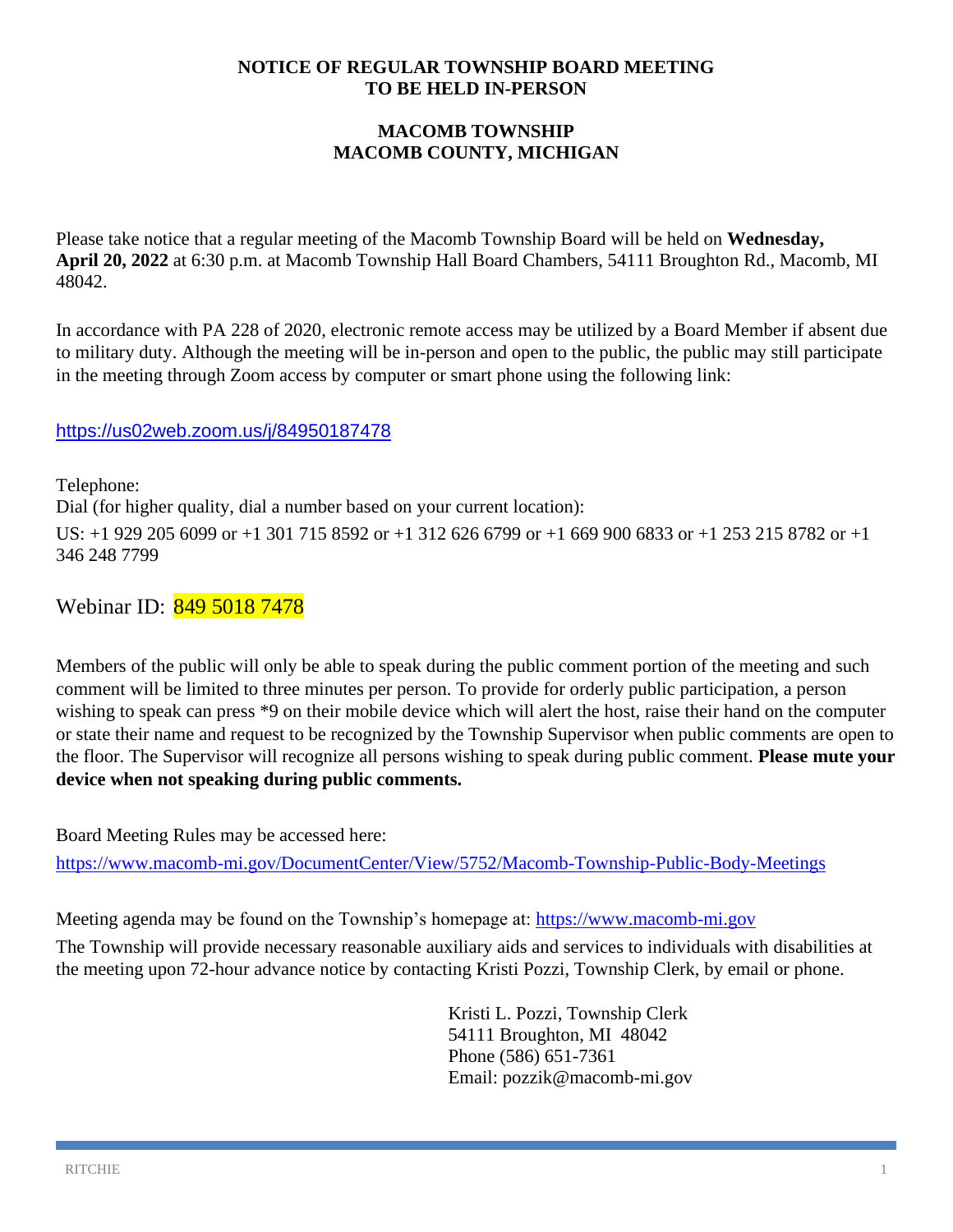

# **TOWNSHIP BOARD OF TRUSTEES AGENDA**

- DATE: WEDNESDAY, APRIL 20, 2022
- TIME: 6:30 PM
- LOCATION: MACOMB TOWNSHIP MEETING CHAMBERS 54111 BROUGHTON ROAD, MACOMB MI 48042 Version 2

Call Meeting to Order

Pledge of Allegiance to the Flag of the United States

- 1. Roll Call
- 2. Approval of Agenda Items (with any corrections)
- 3. Approval of Bills
- 4. Approval of Previous Meeting Minutes from April 6, 2022

#### **PUBLIC COMMENTS, AGENDA ITEMS ONLY - (3 MINUTE TIME LIMIT)**

#### **CONSENT AGENDA ITEMS:**

- 5. Water and Sewer Department
	- a. Request to Approve the Easement Encroachment Agreement, Lot 70, Pinecrest Subdivision. Parcel No. 20-08-28-130-007
	- b. Request to Approve the Refund of the Batch Plant Bond (\$5,000.00) and Hydrant Meter Deposit (\$500.00) for Elite Corporate Park, submitted by Florence Cement Co., due to cancellation. (\$5,500.00)
	- c. Request to Approve the Purchase Requisition for SLC Meter, Inc., for (128) Stop Box Stems for Customer Installations. (\$7,522.56)
	- d. Request to Approve Construction Pay Estimate No. 8; 2021 Sanitary Sewer Cleaning and CCTV Investigation, Pipetek Infrastructure Services. 0249-0215 (\$39,855.30)
	- e. **Proposed Move from Regular Agenda to Consent Agenda:** Request to Approve Construction Pay Estimate No. 3; 2021 Sanitary Sewer Rehabilitation FCIPP Lining, Insituform Technologies USA, LLC. (\$127,660.08)
- 6. Engineering Department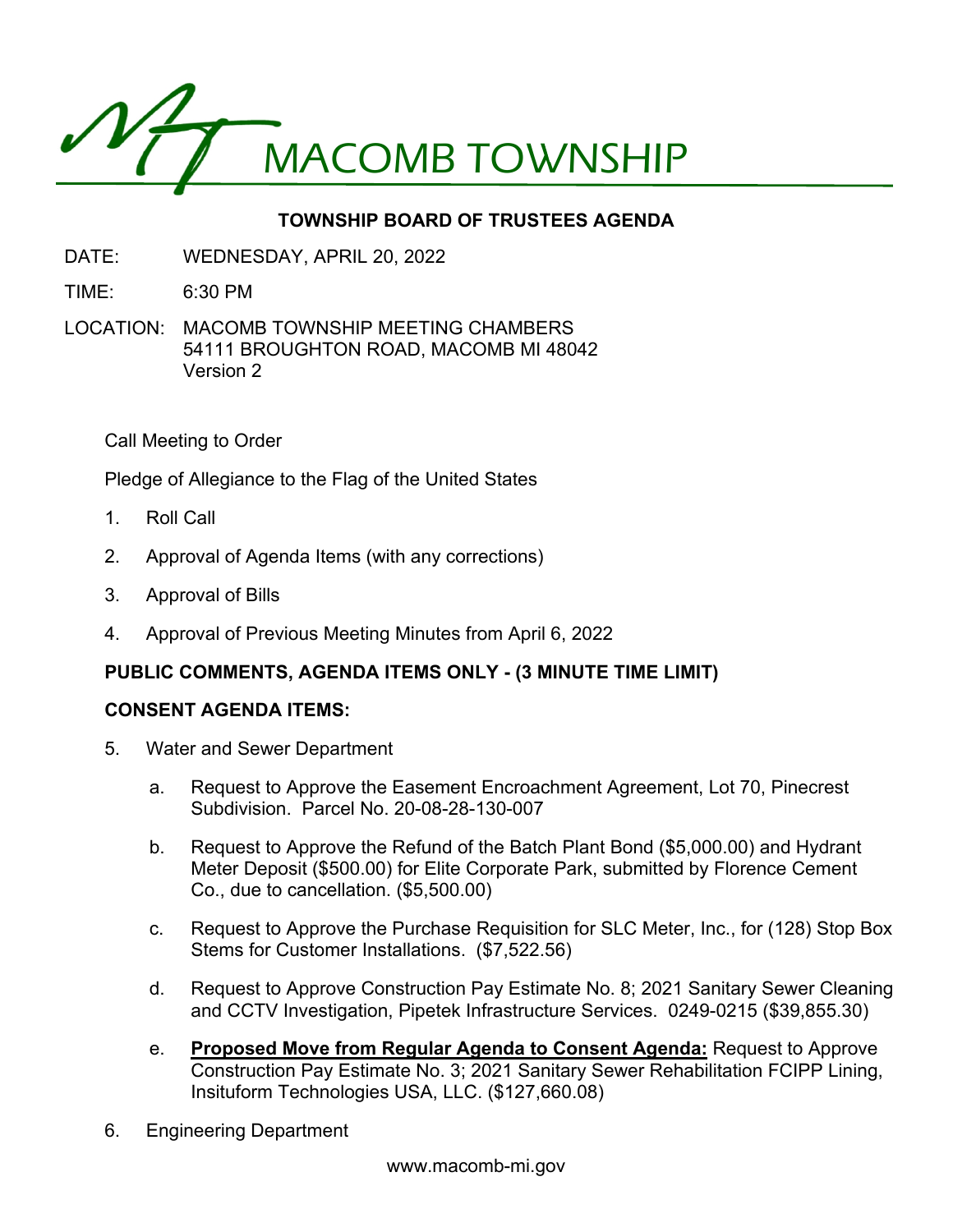Township Board of Trustees Agenda April 20, 2022 Page 2

- a. Request to Authorize the Supervisor to Sign Detention Basin Operation and Maintenance Agreement for Pheasant Run Condominiums - Phase 2
- 7. Human Resources Department
	- a. Authorization to advance employee from probationary status EE # 2553

### **PRESENTATIONS:**

8. Team Roe - Progress Update

### **PUBLIC HEARING:**

- 9. Public Hearing for consideration of a Speculative Building Application and Resolution for parcel 08-17-344-027, commonly known as 17201 Leone Dr.
- 10. Public Hearing for consideration of a Speculative Building Application and Resolution for parcel 08-17-344-027, commonly known as 17243 Leone Dr.
- 11. Public Hearing for consideration of a Speculative Building Application and Resolution for parcel 08-17-344-027, commonly known as 17279 Leone Dr.

### **NEW BUSINESS:**

## **PARKS AND RECREATION DEPARTMENT:**

- 12. Request to approve Vending Contract
- 13. Request to adopt resolution for Parks and Recreation Millage renewal on the August 2, 2022 ballot

## **WATER AND SEWER DEPARTMENT:**

14. Request Approval to Purchase R-900 Radio Read Devices and Meter Components from Ferguson Waterworks (\$90,319.89)

## **ENGINEERING DEPARTMENT:**

- 15. Request to Authorize the Supervisor to Sign Agreement to Dedicate Garfield Road Right of Way and Agree to Final Just Compensation for Damages for Parcel No. 08-20-300-001
- 16. Request to Approve Alter Grade for Pheasant Run Condominiums Phase 2

#### **FINANCE DEPARTMENT:**

17. Request to Approve Purchasing Policy Updates and Corresponding Travel Policy Updates

#### **SUPERVISOR'S OFFICE:**

18. Request to Award Senior Center Patio to Luigi Ferdinandi & Son Cement Co.